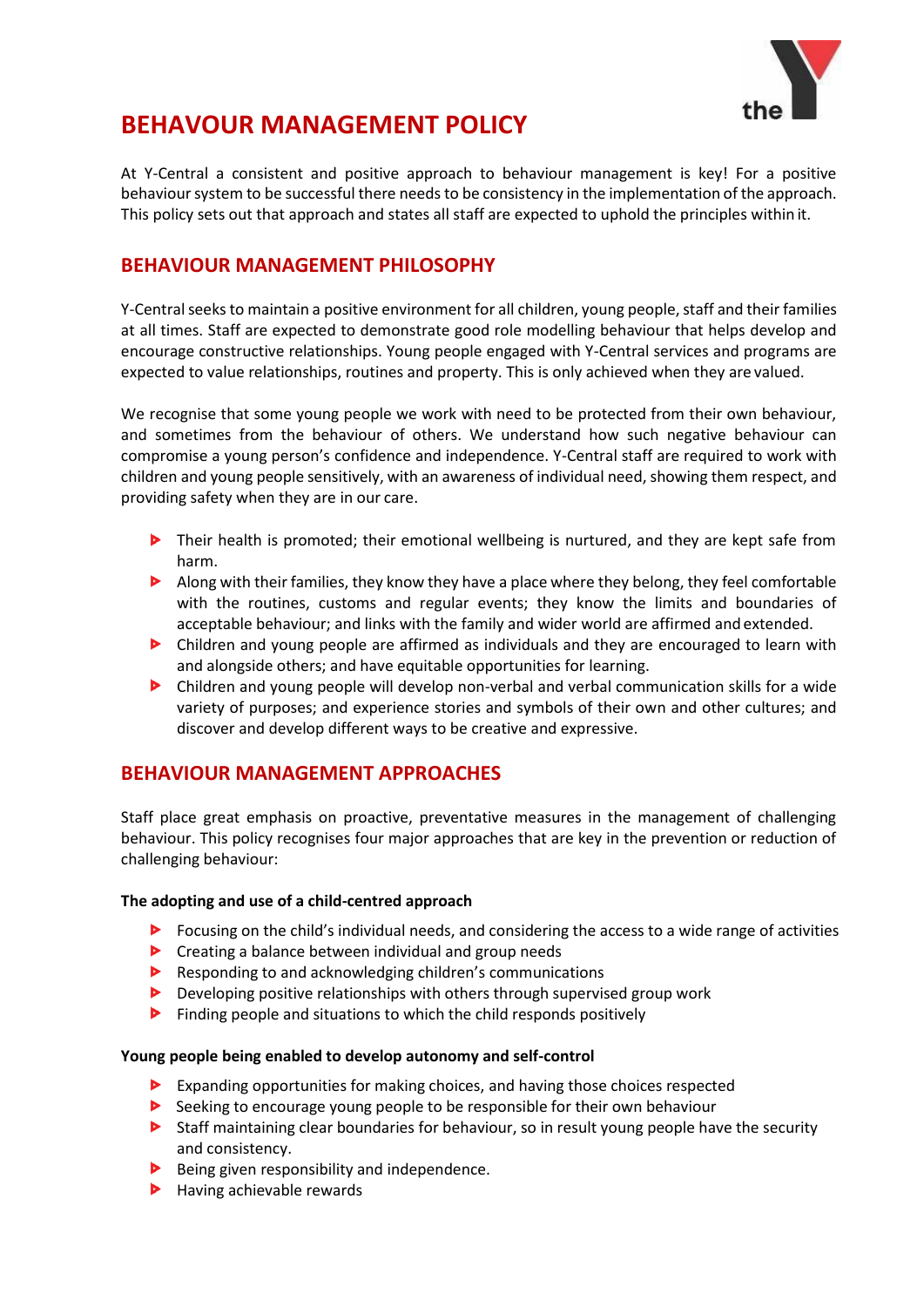#### **On-going development of staff support and training processes**

- **EX** Y-Central staff are engaged in ongoing behaviour management and child protection training
- D Undertake regular supervision and peer supervision when available
- ▶ Y-Central recognises that all staff need to build confidence and be valued which is achieved by providing the best possible training, support and feedback processes
- **Newly appointed staff will receive induction training and ongoing guidance from their managers** to ensure they understand their roles, responsibilities and Y-Central's expectations in providing safe child protection and behaviour management practices. This includes:
	- Details of the structure Y-central will be provided, including the details of overall responsibility for child protection within the organisation;
	- Details of the Y's aims and objectives are outlined in the organisational induction manual;
	- An assessment of staff training, and development requirements will be completed as part of the induction process to ensure ongoing training needs are met. Training must ensure staff understand child abuse, indicators of abuse, organisational protocols, and how to comply with legal obligations;
	- Providing clear expectations regarding staff roles and responsibilities to ensure new staff understand rules, boundaries, and what constitutes best practice when interacting with children, young people and their families.
	- All staff agree and sign up to the organisation's Safeguarding and Child Protection Policy and Procedures as part of the Y-Central their induction.

#### **Home-Programme relationships**

The Y recognises that strong relationships between the programme, children and their families, is key to meeting belonging and esteem needs of children. Strong relationships will be fostered through regular communication with parents/caregivers, family-based activities and opportunities for parents/caregivers to engage with the programme.

#### **Planning and organisational strategies**

It is important that ALL staff are made aware of organisational, departmental and programme plans or strategies. This includes all recreation program staff, education tutors, youth workers, early childhood staff, van drivers, volunteers, etc. This information is incorporated into Y-Central policy and procedure documentation via Y-Central review processes, as well as through legislative changes or from updated funding contractual requirements.

Y-Central's fundamental expectation of all staff is that they understand the importance of having child protection and behaviour management policies and procedures incorporated appropriately into their daily practice. It is crucial to the safeguarding our children, young people and their families.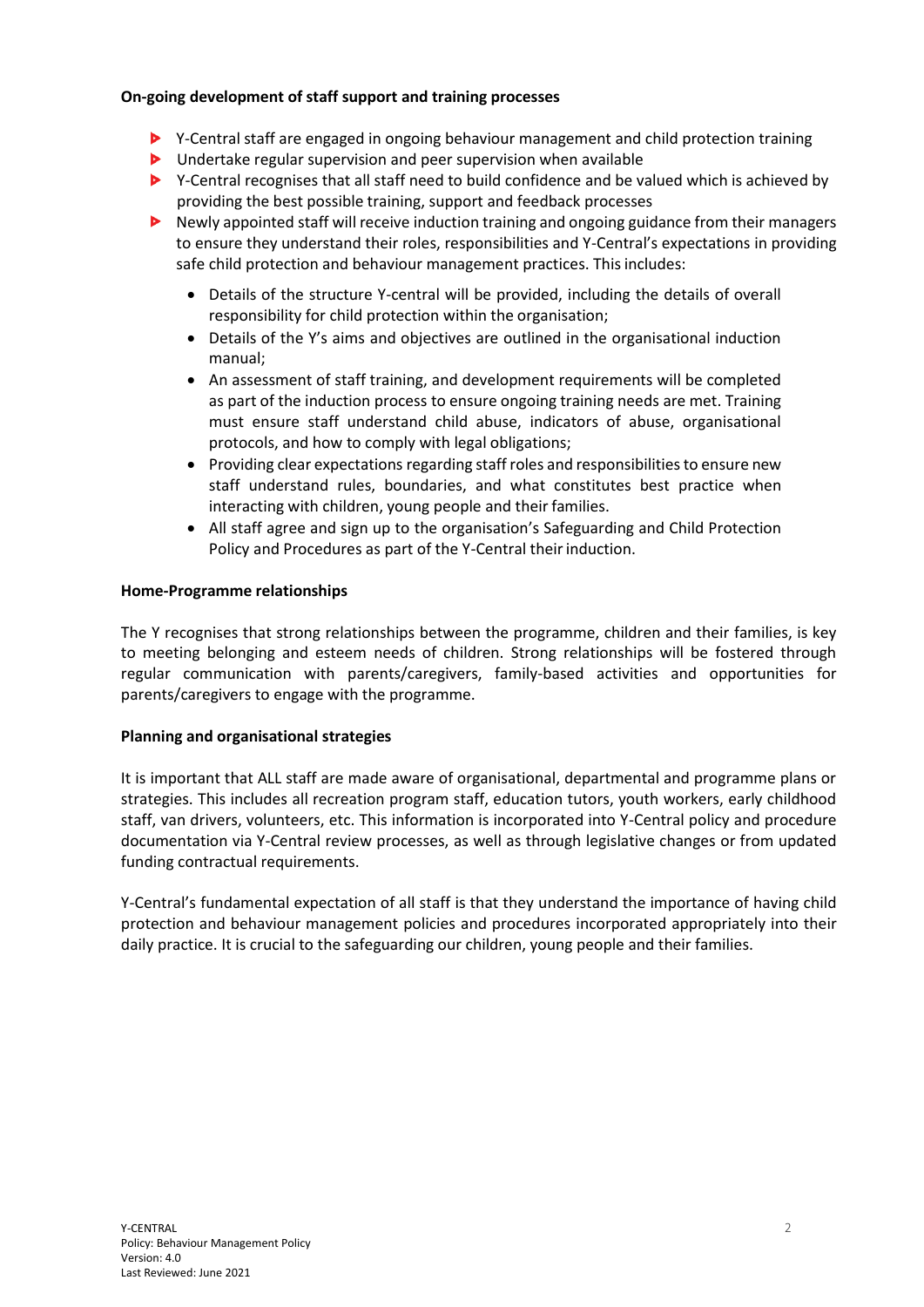### **INCIDENT MANAGEMENT PROCEDURES**

Where children or young people do not, or cannot, comply with the behaviour expectations we will, as a first step:

- Advise the child/children/young people that their actions are inappropriate and provide guidance on appropriate behaviour;
- ▶ Use positive reinforcement of favourable behaviour.

Where necessary a few minutes sitting away from the group to reflect on their behaviour may be chosen to emphasize displeasure of the behaviour. This is referred to as "Time out". It is important that children/young people are aware of the reasons why they have been placed into "Time out".

If children/young people consistently display unacceptable behaviour the senior staff member will ensure:

- Expectations of the child's behaviour are realistic and appropriate to their developmental level;
- $\triangleright$  The child/young person understands the limits;
- $\triangleright$  The child's/young person's needs are being met;
- **D** The child/young person isn't copying observed behaviour;
- $\blacktriangleright$ Events at the centre/programme have not encouraged the behaviour;
- $\triangleright$  Consequences of the behaviour do not encourage it to persist;
- $\blacktriangleright$  All staff in contact with the child/young person consistently follows strategies.

The manager/senior staff member is available to discuss and assist with any concern a parent/caregiver or staff member may have in respect of a child's behaviour or participation in programme orservice.

If the unacceptable behaviour persists the manager will follow the below steps:

- Arrange a meeting with the child's/young persons' parent/caregiver to discuss behaviour issues and find out if there are strategies the family uses at home that we can learn from.
- $\triangleright$ Continued poor behavior may lead to the co-development of a Behaviour Management plan which will be used to manage the behavior of the child/young person.
- If behavior does not improve, Y-Central (in conjunction with the Parents) may seek advice from an appropriate agency or professional. The cost of this intervention to be covered by the Parents, unless funding is available.
- **If all methods fail to result in an improvement in behaviour, and in consideration of the health** and safety and duty of care to the other participants, Y-Central may choose to withdraw the child/young person from the programme.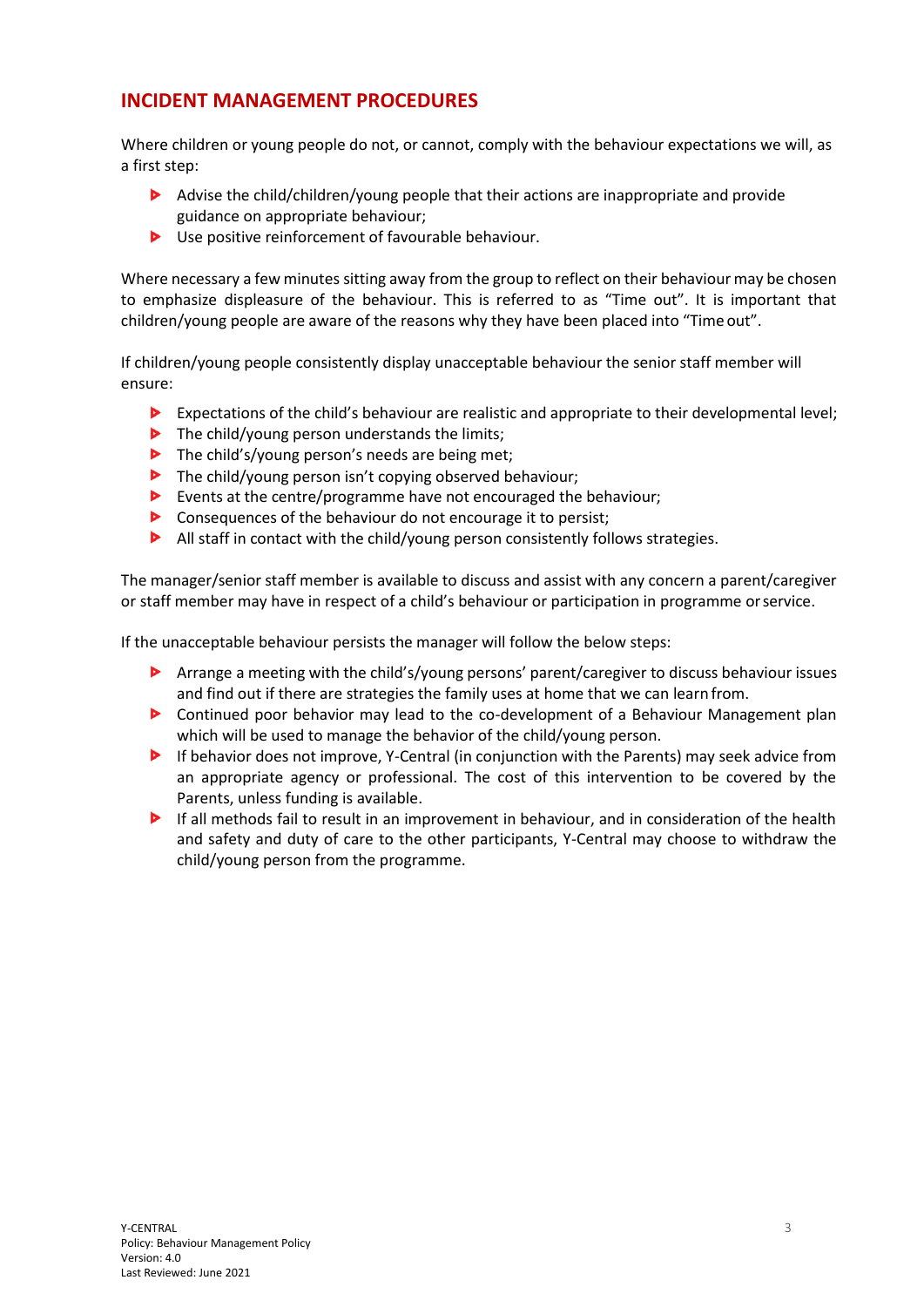### **PHYSICAL INTERVENTION PROCEDURES**

#### *This procedure applies only to our Youth Services Programmes as restraining children within our children's services programmes is not permitted.*

Y-Central is guided by the Education (Physical restraint) Rules (2017). This legislation states that a teacher or authorised staff member can use physical restraint if he orshe reasonably believes that there is a serious and imminent risk to the safety of the student or others. The physical restraint must be reasonable and proportionate in the circumstances.

#### **Situations where physical intervention may be appropriate include:**

- $\triangleright$  Breaking up a fight
- $\triangleright$  Stopping a student from moving in with a weapon
- Stopping a student who is throwing furniture close to others who could be injured
- **P** Preventing a student from running onto a road.

#### **At Y-Central, the following actions are prohibited:**

- Corporal punishment in any form, to include deliberate acts that cause pain or injury
- Manhandling of youth
- **Shouting at young people, other than in an emergency in order to ensure the safety of the pupil,** another child or member of staff
- ▶ Using a threatening physical presence, gesture or tone of voice
- **Depriving a young person access to food and drink which is normally available during the school** day (eg; lunch and snacks)
- $\triangleright$  Deprivation of basic rights as a punishment
- D Use or withholding of medication
- Intentional deprivation of a period of sleep normally taken within school time
- $\triangleright$  Forcing a child to wear distinctive or inappropriate clothing
- Removing clothing, other than in an emergency or to prevent injury to self or others
- $\triangleright$  Intimate searches

#### **Physical intervention reporting process**

- 1. Following any physical intervention, restraint or any other behavioural incidents, the staff involved must complete the Incident & Accident Report form as soon as is practically possible – on the same day (via the intranet).
- 2. The parent or guardian must be advised as soon as possible. Any relevant statutory agencies must be notified within the agreed set timeframe, asstated in any applicable funding/mentoring contract.
- 3. The Y-Central Chief Executive will automatically be informed on any incident above a rating of 4 on the Rating Severity Scale as an incident form is submitted through the intranet.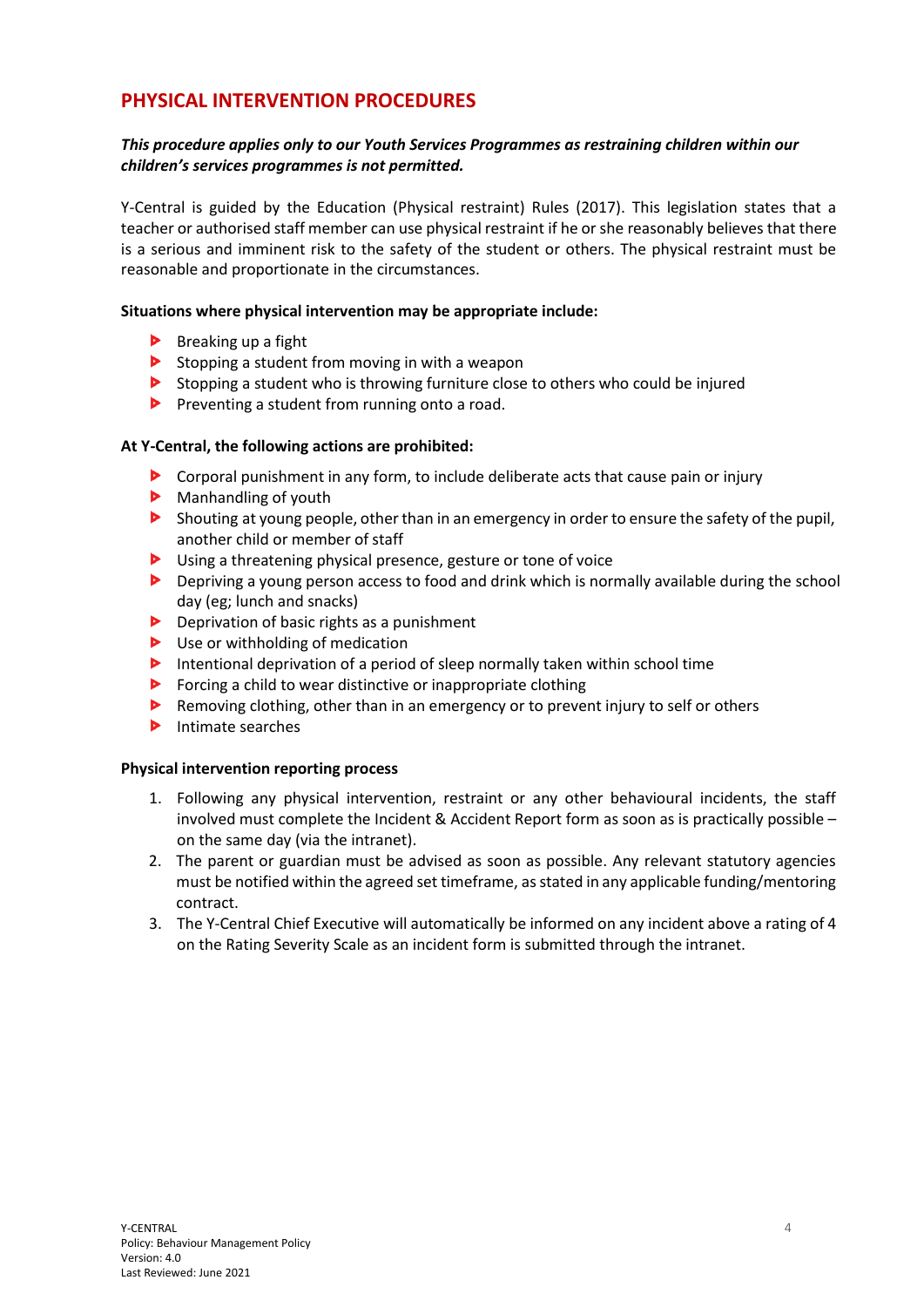### **REFERENCE MATERIAL**

#### **Y-Central related documents**

- **D** Child Protection Policy
- **D** Code of Conduct
- **D** Lockdown Policy & Procedures
- **D** Organisation Induction Manual
- **D** Human Resources Policy & Procedures Manual

#### **Guidance documents:**

- Education (Physical restraint) Rules (2017)
- Safer organisations Safer Children Guidelines for child protection policies to build safer organisations (Oranga Tamariki, 2015)
- UN Convention on the Rights of Children (1989)

#### **Related legislation includes:**

- Oranga Tamariki Act (1989)
- Education (Physical restraint) Rules (2017)
- $\triangleright$  The Privacy Act (1993)
- The Children's Act (2014)
- Children's (Requirements for Safety Checks of Children's Workers) Regulations (2015)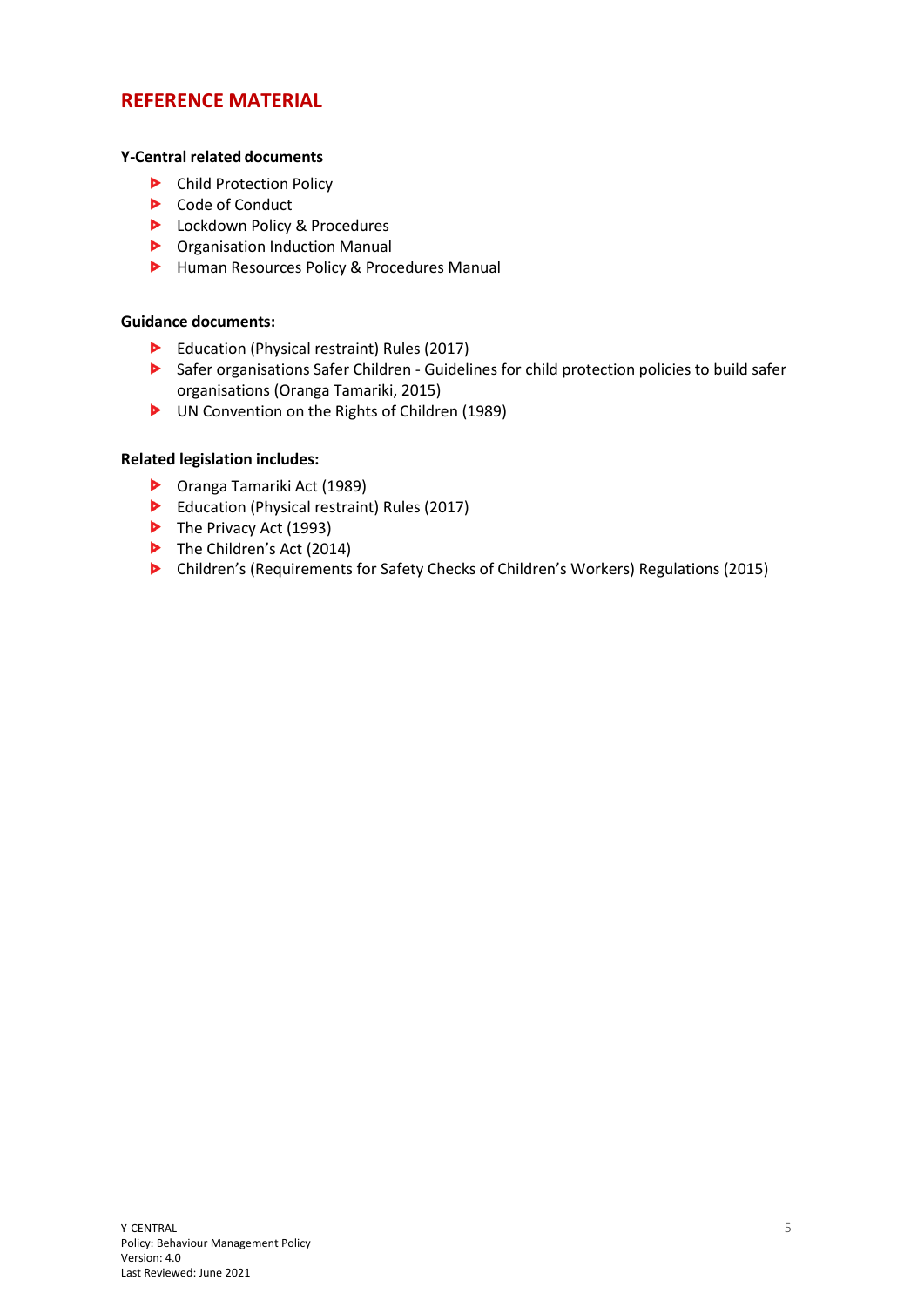### **APPENDIX 1: BEHAVIOUR MANAGEMENT GUIDELINES**



**Incident reports must be completed, signed and logged onto the intranet as soon as practicably possible. If you have any questions or concerns, please talk with your supervisor or manager immediately.**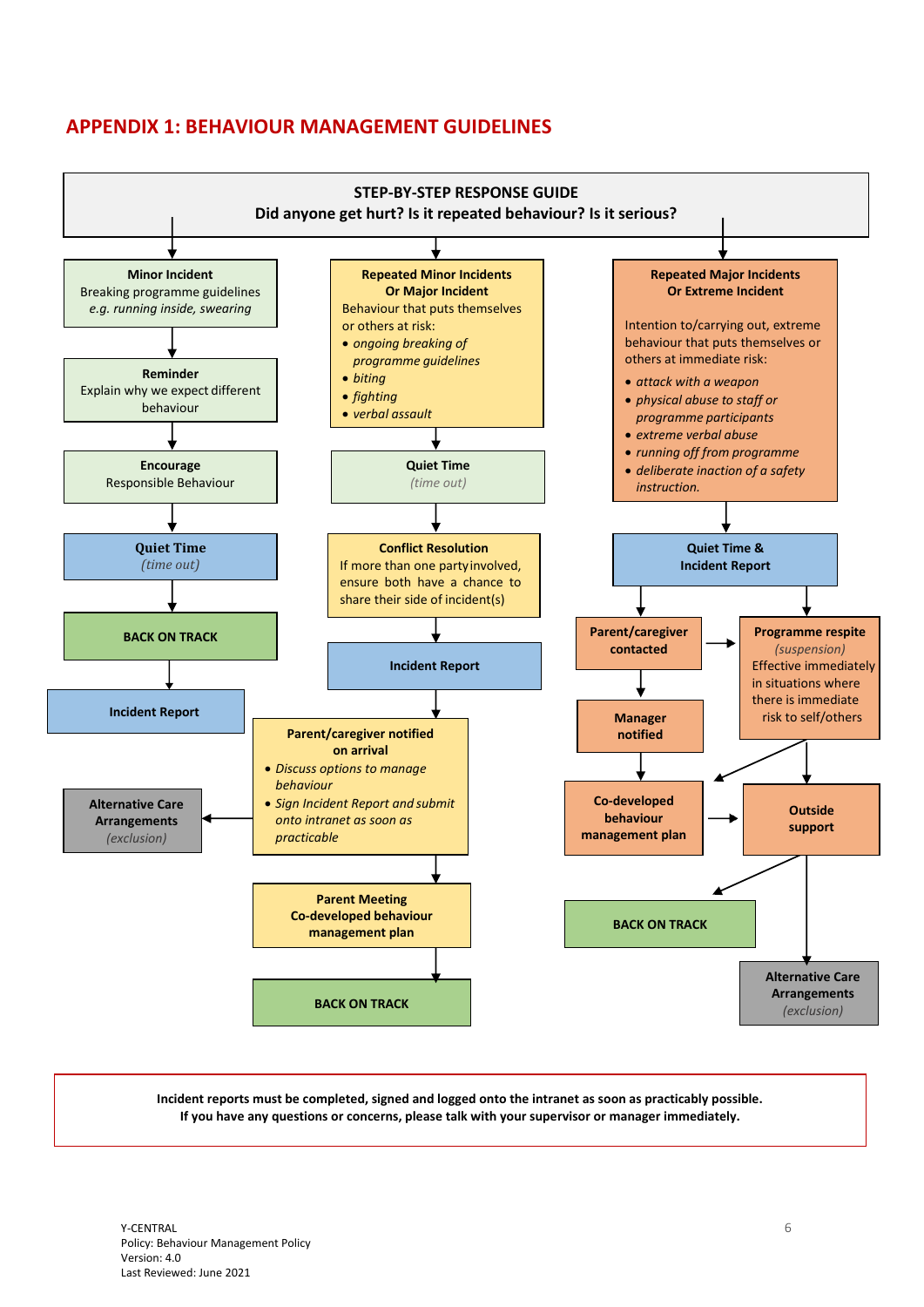# **SEVERITY GIUDE**

| Severity                | Ranking | Impact on<br>participation                                                                                                          | <b>Injury</b>                                                                                                                                                                   | <b>Illness</b>                                                                                                    | <b>Social or</b><br>Psychological<br><b>Damage</b>                                                                           | <b>Enirvonmental</b><br><b>Damage</b>                                                                             | <b>Incident</b>                                                                                                                                                                                                                                                                                              | EOPLESAFE                            |
|-------------------------|---------|-------------------------------------------------------------------------------------------------------------------------------------|---------------------------------------------------------------------------------------------------------------------------------------------------------------------------------|-------------------------------------------------------------------------------------------------------------------|------------------------------------------------------------------------------------------------------------------------------|-------------------------------------------------------------------------------------------------------------------|--------------------------------------------------------------------------------------------------------------------------------------------------------------------------------------------------------------------------------------------------------------------------------------------------------------|--------------------------------------|
| 1                       |         | on individual(s) that doesn't<br>have a large effect on<br>participation in activity or<br>anogramme                                | Splinters, insect bites, stings                                                                                                                                                 | Minor irratant                                                                                                    | Temporary stress or<br>emabarraument                                                                                         | Littering                                                                                                         | Minor behavioural event e.g. child<br>calling another child silly names-<br>careless rather than malicious. Damage<br>to a value of \$50                                                                                                                                                                     | NO BIGGIE                            |
| $\overline{\mathbf{z}}$ |         | MEDIUM IMPACT on<br>individual(s) that means they<br>cannot continue with large<br>parts of the activity or<br><b>Single Stripe</b> | Sunburn, scrapes, bruises, minor cuts                                                                                                                                           | Minor cold, infection, mild<br>allergy                                                                            | Temporary stress or<br>emabarrassment with peers                                                                             | Minor damage to environment<br>hat will quickly recover                                                           | Minor behavioural event, malicious and<br>has caused a little distress to another<br>person e.g. one-off social exclusion,<br>being mean, put downs -Careless<br>disregard for YMCA values or<br>programme rules - Bombing into pool,<br>running on poolside. Damage to value<br>\$100                       | OF A WORRY<br>늛                      |
| 3                       |         |                                                                                                                                     | Bisters, minor sprain, minor<br>dislocation, cold/heat stress                                                                                                                   | Minor asthma. Cold, upset<br>stornach                                                                             | Stressed beyond comfort level.<br>Shon up infront of group                                                                   | Scorched campuite, plant<br>damaged                                                                               | Moderate behavioural event - repeate<br>malicious / mild bullying / non-physical<br>causing some distress that is resolved<br>on the day - groups of kids knowingly<br>being disobedient on holiday camp.<br>Damage to value \$250                                                                           |                                      |
| 4                       |         | <b>MAJOR IMPACT on</b><br>individual(s) that means they<br>con not continue with large<br>parts of the activity or<br>programme     | acerations, frost-nip, minor burns,<br>minor concussion, mild hypothermia,<br>mild heat stroke                                                                                  | Mild flu, migraine                                                                                                | Stressed, wants to leave activity a<br>lot of work to bring back in                                                          | Burnt shrubs, cut live branches,<br>washed group dishes in stream                                                 | Moderate behavioural offence with<br>nalicious intent with potential to<br>scalate further e.g. aggressive verbal<br>response to a referee decision -<br>moderate bullying causing origoing<br>distress - running away. Damage to<br>value \$500                                                             | PRETTY SERIOUS                       |
| ۹                       |         |                                                                                                                                     | Sprains & hyperextensions, minor<br>fracture                                                                                                                                    | Flu, food or hygiene related<br>domboss or vomiting                                                               | Distressed freezes on activity,<br>requires emotional rescue', and<br>does not want to participate again                     | Walked through sensitive<br>ecological area destroying some<br>lant life, toileting close to water<br><b>DUTH</b> | Severe behavioural offence with<br>malicious intent - intentional physical<br>violence (hitting, kicking) not requiring<br>medical/police intervention- Oranga<br>Tamariki intervention. Damage to value<br>\$1000                                                                                           |                                      |
| 6                       |         | LIFE CHANGING effect on<br>individual(s), environment or<br>death                                                                   | Hospital stay less than 12hrs e.g.<br>frostbite, major burn, fractures,<br>dislocations, concussion, surgery,<br>breathing difficulties, moderate heat<br>stroke or hypothermia | Hospital stay less than 12<br>hours, e.g iserious sthma<br>attack, serious infection, or<br>anaphylactic reaction | very distressed, leaves activity and<br>requires on site councselling,<br>unwilling to participate in activity<br>ever again | Jestoyed or killed flora or fauna                                                                                 | Careless or deliberate behaviour with<br>strong likelihood of creating Severity 6<br>harm or higher e.g. driving YMCA<br>vehicle while disqualified. Assault by<br><b>Ilw - thaqisities emmagent participant</b><br>usually require emergency services<br>(medical, police). Damage to a value of<br>\$5,000 |                                      |
|                         |         |                                                                                                                                     | Hospital stay greater than 12 hours e.g. 12 hours, e.g infection or<br>arterial bleeding, severe hypothermia<br>or heat stroke, loss of consciousness                           | Hospital stay greater than<br><b>Illness causing loss of</b><br><b>CONTROLLATION</b><br>nedical emergency         | Therapy or counselling required by<br>professional                                                                           | rea of environment                                                                                                | Malicious and deliberate behaviour<br>Killed, destoyed or polluted small causing harm e.g. Punches thrown by<br>visitor on site. Damage to a value of<br>\$10,000                                                                                                                                            | <b>JERY IMPORTANT</b><br>õ<br>볾<br>œ |
|                         |         |                                                                                                                                     | Major injury requiring hospitalisation<br>e.g spinal damage, head injury                                                                                                        | Major illness requiring<br>hospilitaliation                                                                       | Long term counselling/therapy<br>required after incident                                                                     | Killed example of protected<br>species                                                                            | Malicious and deliberate behaviour<br>vith strong likelihood of causing<br>severity & level harm or higher. Damage<br>to a value of \$50,000                                                                                                                                                                 |                                      |
| ø.                      |         |                                                                                                                                     | Single death                                                                                                                                                                    | Single death                                                                                                      | Put-traumatic stress disorder,<br>changed profession because of<br>incident                                                  | Fire or pollution resulting in are of<br>wilderness being destoyed                                                | Demonstrating intent or attempting to<br>cause fatal harm. Damage to a value of<br>\$100,000                                                                                                                                                                                                                 |                                      |
| 10                      |         |                                                                                                                                     | <b>Multiple fatality</b>                                                                                                                                                        | <b>Multiple fatality</b>                                                                                          | Suicide because of incident                                                                                                  | Major fire or pollution causing<br>serious loss to environment                                                    | Attempts to cause multiple fatalities<br>e.g. multiple shots fired into a crowd.<br>Damage to a value of \$500,000                                                                                                                                                                                           |                                      |